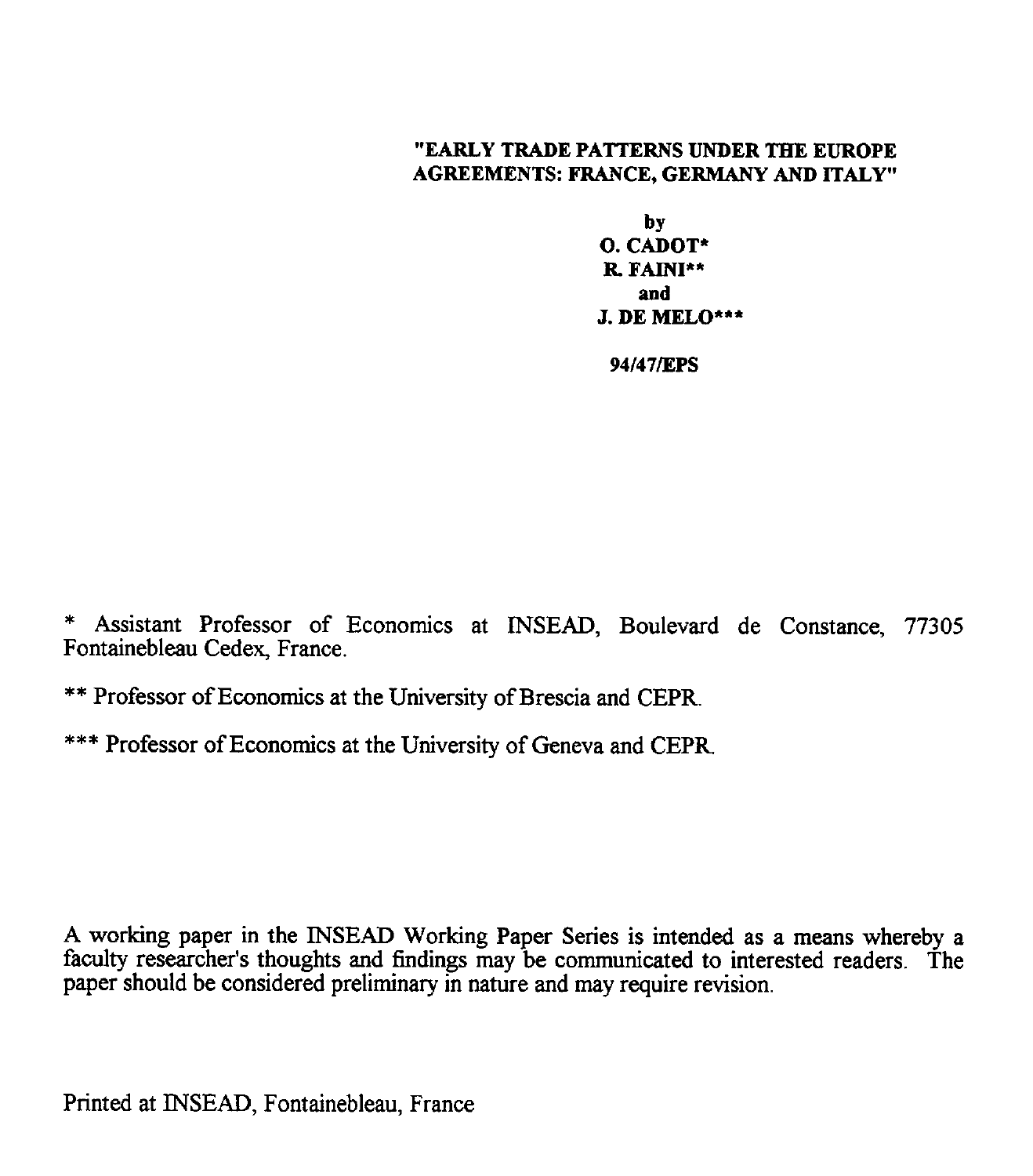# **Early Trade Patterns Under the Europe Agreements: France, Germany and Italy**

By

Olivier Cadot (INSEAD)

Riccardo Faini (University of Brescia and CEPR)

Jaime de Melo (University of Geneva and CEPR)

#### *Abstract*

In the sphere of trade preferences, The **EAs** have largely amounted to a ratification of the status quo reached between the EU and the CEECs following prior trade liberalization by both sets of partners. It is widely accepted that this cautious approach reflected fears of large adjustment costs among EU members. The paper examines the CEEC-EU trade pattern over 1990-93, finding no evidence in support of these fears. Detailed regional-level calculations of likely job displacements for France corroborate the findings from aggregate trade flows.

<sup>\*</sup> Prepared for presentation at the 1994 meetings of the European Economic Association, Maastricht, September 3-5. Part of this research was undertaken for the CEPR project "Trade with Central and Eastern Europe: Its Impact on Member States", which was financed by the European Commission. Cadot also acknowledges financial support from INSEAD, and all three authors are grateful to Jose Sastre Descals for logistic support.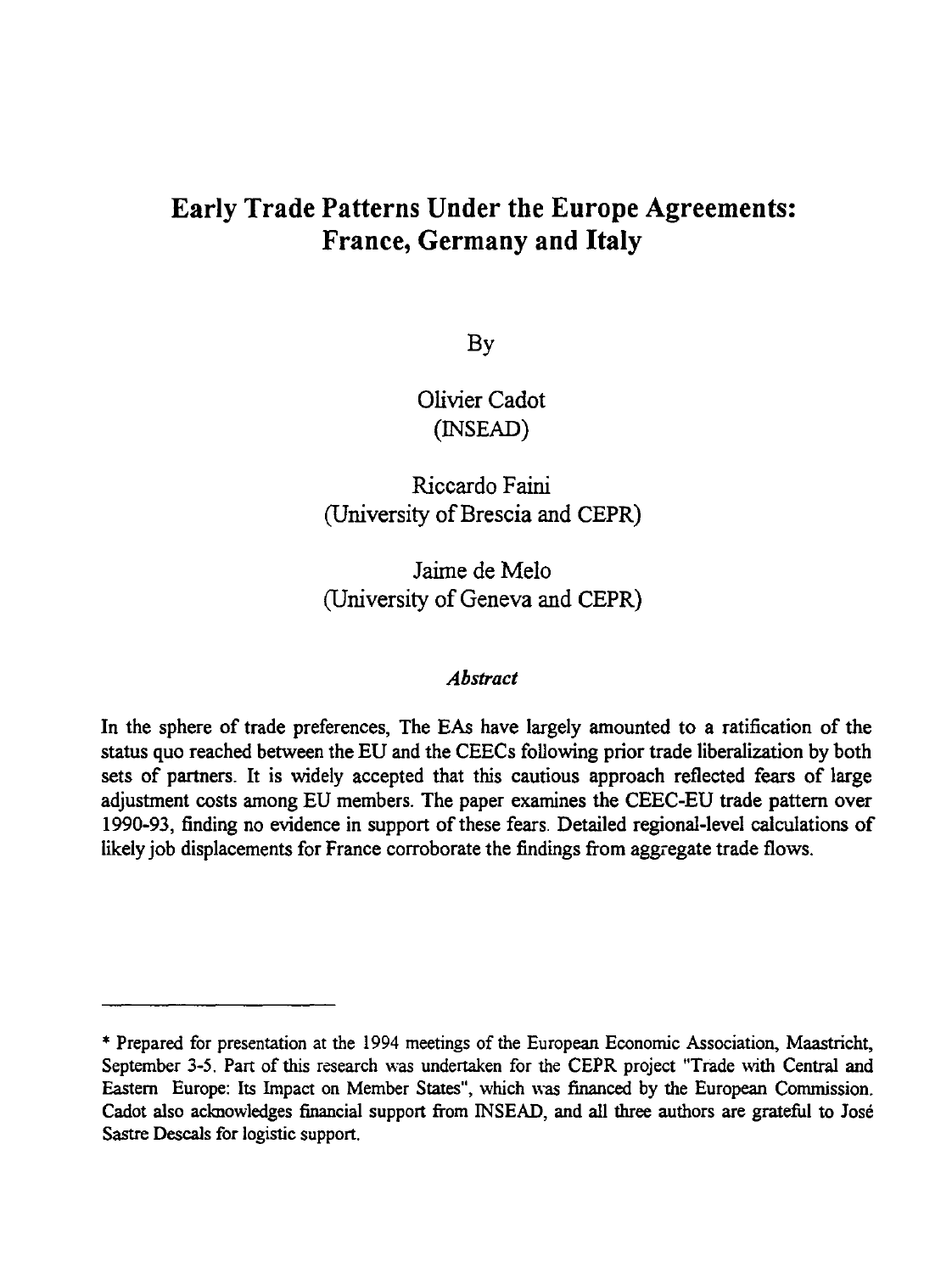## 1. **Introduction**

The profound changes in the political and economic landscape brought about by the fall of the Berlin Wall and the end of the cold war have raised the issue of the pace and future steps of European integration. In the last few years, the European Union (EU) has negotiated with six Central and East European Countries (CEECs) bilateral EU-CEEC association agreements, the so-called Europe Agreements (henceforth **EAs).** <sup>1</sup> At its Copenhagen summit of 1993, the European Council also opened the door to eventual EU membership for those CEECs wishing to become Union members. At the same time, under the encouragement of EU and European Free Trade Area (EFTA) nations, a growing number of CEEC-CEEC free trade agreements, such as the Central European Free Trade Area, have been signed. As a result, with the exception of agriculture and services, European trade should soon be free of barriers, a Pan European common market being the long term objective [Baldwin (1994) estimates at least a twenty-year horizon for CEEC membership in the EU].

Even if Eastern Europe's economic recovery and transition to a market economy is swift, a sudden import surge from the CEECs on EU markets would undoubtedly raise the demand for protection in the EU and could retard membership. 2 Such a scenario is not implausible, even though the EAs have left out agriculture and contain special provisions for the so-called sensitive industrial sectors (textiles and apparel, iron and steel and chemicals) to contain any import surge from the CEECs through the application of contingent protection. Indeed, it is because the EAs have essentially left out the sectors in which the CEECs have a comparative advantage that several observers [e.g. Winters (1993) and Messerlin (1993)] described them as a ratification of the status quo.

It is *as* though the EU would welcome the CEECs provided that their accession to membership does not entail any job loss or require any adjustment on the part of EU members. This paper questions the fears reflected in the EAs and looks for indices of adjustment costs for three of the largest EU members: France, Germany and Italy. The evidence is mostly based on CEEC-EU trade statistics during 1990-93, as trade statistics for earlier periods are largely irrelevant, reflecting flows that were not market-determined. Since we are at a very early stage of the transition towards -fully integrated market economies in the CEECs, all we can hope to do is piecing together anecdotal and very preliminary evidence.

<sup>1</sup> The CEEC countries considered in this paper are (population and 4991 dollar income per capita in parenthesis): Bulgaria (9.0 mil., \$1,840), the Czech Republic, Hungary (10.3 mil, \$2,720), Poland (38.2 mil., \$1,790), Romania (23 mil., \$1,390) and Slovakia. In this paper the Czech Republic and Slovakia are taken together and called CSR (15.7 mil., \$2,470). All CEEC data in this paper refers to these five countries. Trade data for Germany include the former East Germany for starting in 1993.

 $2$  For instance, during 1991 trade negotiations with Poland, France voiced its opposition to any substantial liberalization of beef trade for fear of market disruption. The outcome of the negotiation *was an* increase in the Polish beef quota from 4000 tons/year to 6000 tons/year over a five-year period. Polish beef was subsequently banned by the EC on sanitary grounds.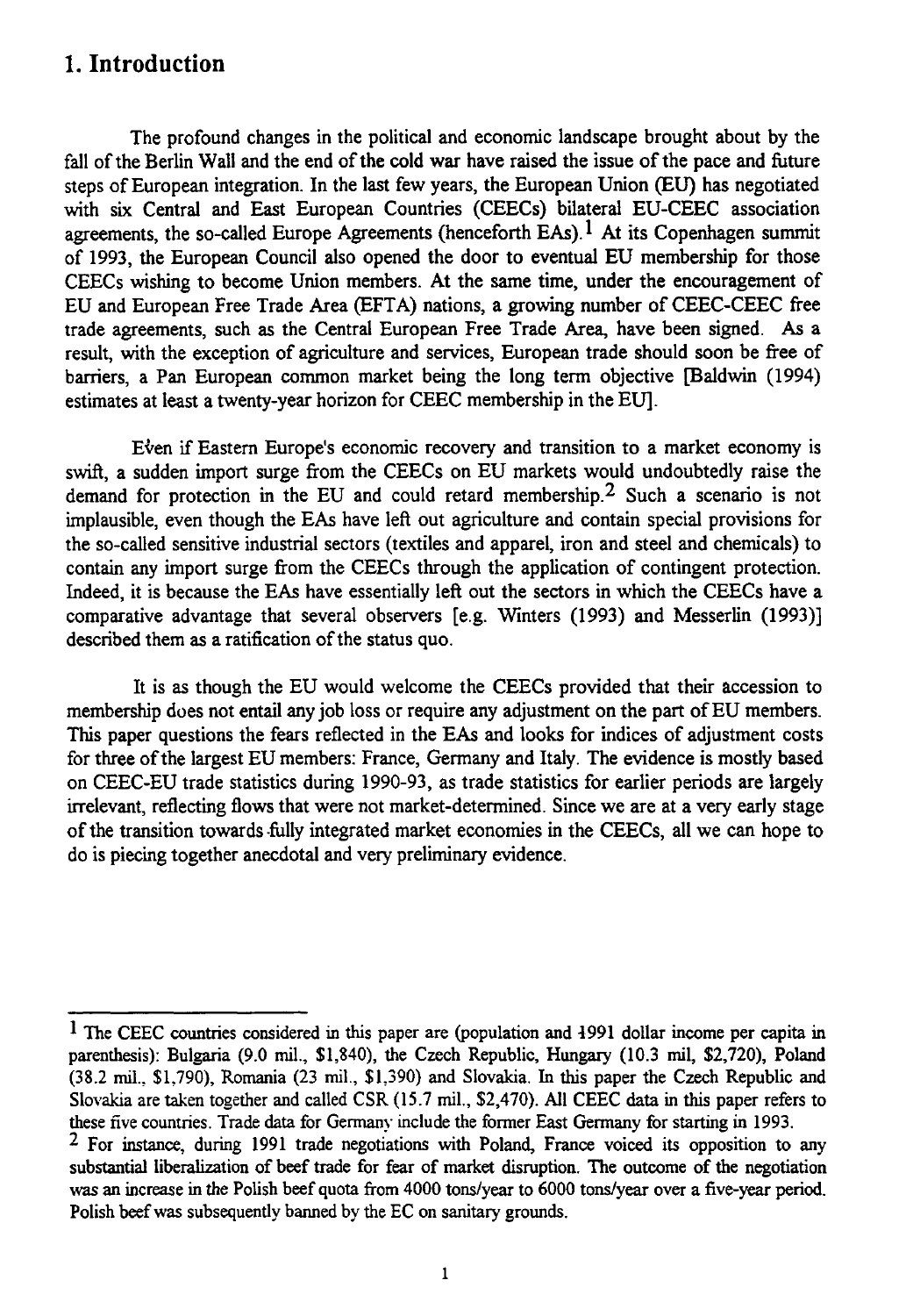## 2. Growing two-way CEEC-EU trade in sensitive sectors

Even if a close reading of the EAs reveals that they do not provide direct incentives for increased CEEC-EU trade, trade is likely to increase for at least two related factors. First, trade barriers caused by central planning and the barter trade arrangements under the CMEA artificially bloated intra-CEEC trade at the expense of trade with the outside world. The pattern of "natural" (i.e. market-determined) comparative advantage of the CEECs is therefore only starting to reveal itself. Second, because the CEECs grew slowly under central planning, they traded less with the EC than they would have, had they grown faster. Trade reorientation reflecting market-determined comparative advantage and income catching up with the EU should thus both contribute to increased CEEC-EU trade.

How important is CEEC-EU trade likely to be? In 1992, EC imports from the CEECs represented 3.0% of total EC imports (7.4% of extra-EC imports) up from 2.6% (6.2%) in 1989. Close to half (46%) of those imports were accounted for by the CSR, Hungary, and Poland. Export shares were close to import shares, so that in 1992 CEEC-EU trade was almost balanced (the EU had an aggregate CIF/FOB deficit with the CEECs of slightly above \$1 billion, down from \$8 billion in 1989). The most sanguine projections of CEEC-EU trade growth — based on the gravity explanation of trade flows — suggest that even after one accounts for both potential income catching-up (which raises the volume of trade) and increased CEEC-EU trade that should result from the CEECs acquiring the trading patterns of a suitable group of comparator countries, 1992 trade shares would at most double [Baldwin (1994)]. Thus, at this stage, no CEEC-EU trade projection suggests that the CEECs would, in the long-run, account for more than a fifth of extra-EC trade.

There is yet the possibility that in spite of small extra-EU trade shares, the CEECs may be developing a comparative advantage in "trade-sensitive" sectors, here defined to include Food and agricultural products, Chemicals, Steel, and Textiles & Apparel (T&A). Special arrangements govern trade in these sectors: textiles are subject to special quota regimes during the transition period before the EAs are fully operative, agriculture is outright excluded from the benefits of trade liberalization, and steel and chemicals have already been subject to contingent protection in the form of antidumping duties. As a consequence, one should be extremely cautious in interpreting trade figures in these sectors.

## Table 1 here Trade Flows in Sensitive Sectors:1990-93

Trade volumes in sensitive sectors, shown in table 1, are small in the aggregate volume of extra-EU trade (although not in aggregate CEEC-EU trade). For food and agricultural products, a sector in which the CEECs might be expected to enjoy a comparative advantage, there has been no penetration of EU markets, while all three EU countries have raised their export volume to the CEECs (France notably so, replicating there a characteristic of its trade pattern with Spain). In the other sensitive sectors, import growth from the CEECs has been matched by export growth to the CEECs, so that trade is typically roughly balanced [on steel, see Winters (1994)]. Exceptions are surprisingly trade imbalances in favor of EU members (Germany and France in chemicals, France in food and agricultural products). In the case of Italy, for which T&A is presumably the most important sensitive sector, imports may have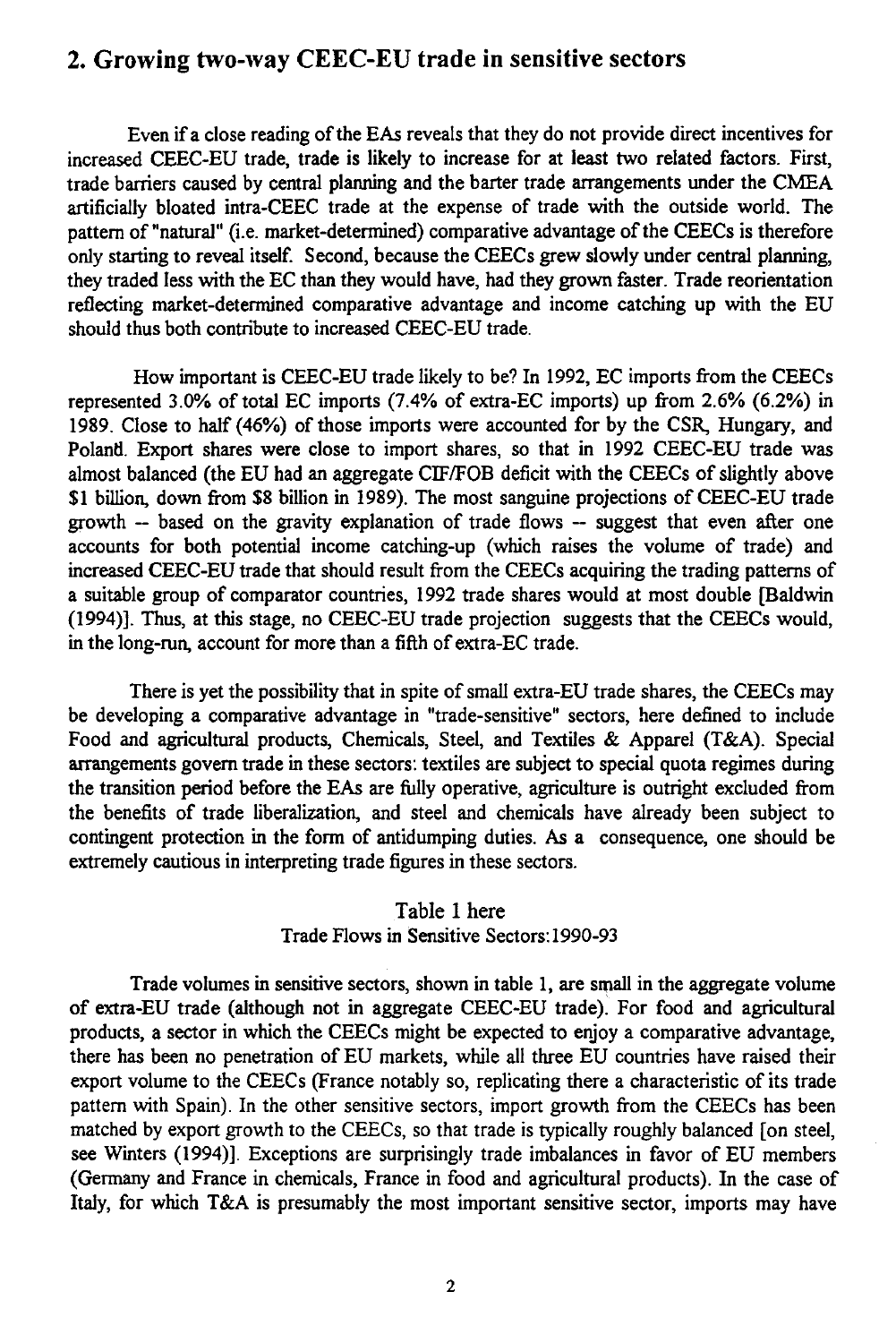tripled, but exports have also more than doubled in volume; this reflects large flows of "outward processing traffic" (OPT) by which EU firms subcontract intermediate stages of the manufacturing process to the CEECs. Such trade is regulated by special so-called "OPT quotas" [see Corado (1994)] designed to enhance the competitiveness of EU textile and clothing firms *vis-a-vis* their Asian competitors. These early returns on sensitive sectors suggest that EU members' fears of widespread penetration from the CEECs may have been overdone, not so much because imports have been contained by the application (or the threat of application) of contingent protection, but because the three largest EU members have increased their own exports to the CEECs in these sectors, although this may also be, as in the case of textiles, the result of special trading arrangements.

## **3. Dissimilar CEEC-EU trade patterns**

Another, though more remote possibility, is that the CEECs could become a threat for EU countries if they develop a comparative advantage pattern similar to that of EU members, thereby displacing EU members on EU and extra-EU markets. At the same time, one could argue that if CEEC-EU trade is tending towards a pattern of intra-industry rather than interindustry trade, adjustment costs would presumably be lower as reshuffling would take place within rather than between sectors, with fewer plant shutdowns and resource reallocation.

It is too early to detect definite trends or to have a reasonably robust idea of the CEECs' long-run comparative advantage. One can however calculate indices of the composition of trade and examine if there have been any noticeable changes in CEEC-EU trade since trade flows have been liberalized. We construct two measures: one of the disparity of the composition of trade flows between each one of the five CEECs (Bulgaria, CSR, Hungary, Poland and Romania) and the three selected EU countries (France, Germany and Italy), the other of the pattern of trade (intra vs. inter industry trade). The disparity index DIS<sub>ii</sub> between countries i and j is based on pairwise comparisons of Balassa (1965) indices of revealed comparative advantage. The index takes on positive values, with increasing values indicating greater disparity in the export patterns of i and j on EU markets. 3 The aggregate intra-industry trade measure B<sub>ij</sub> (calculated at the CN2 product level) is the Gruebel-Llyod (1975) measure. Values of the index close to 0 indicate Hecksher-Ohlin inter-industry trade while values close to 1 indicate intra-industry trade.<sup>4</sup>

$$
DIS_{ii} = 1/n \Sigma_k (RCA_k^i - RCA_k^j)^2
$$

where k = 1,...,n denotes sectors and RCA<sub>k</sub><sup>i</sup> =  $[X_{ik}/\Sigma_k X_{ik}] / [\Sigma_i X_{ik}/\Sigma_i \Sigma_k X_{ik}]$ . Note that exports are summed only over the group of countries considered here so that the RCA index is only a partial index pertaining to trade within the group.

<sup>4</sup> The aggregate intra-industry trade index is given by the expression:

 $B_{ii} = (\Sigma_k w_{ijk} B_{ijk})/(1-a_{ii})$ 

where  $a_{ii}$  is a term correcting for bilateral trade imbalances and w<sub>ijk</sub> is the weight of sector k in bilateral trade between countries i and j. The value of the sector-level index of intra-industry trade,

 $3$  The disparity index DIS<sub>ij</sub> between countries i and j is given by: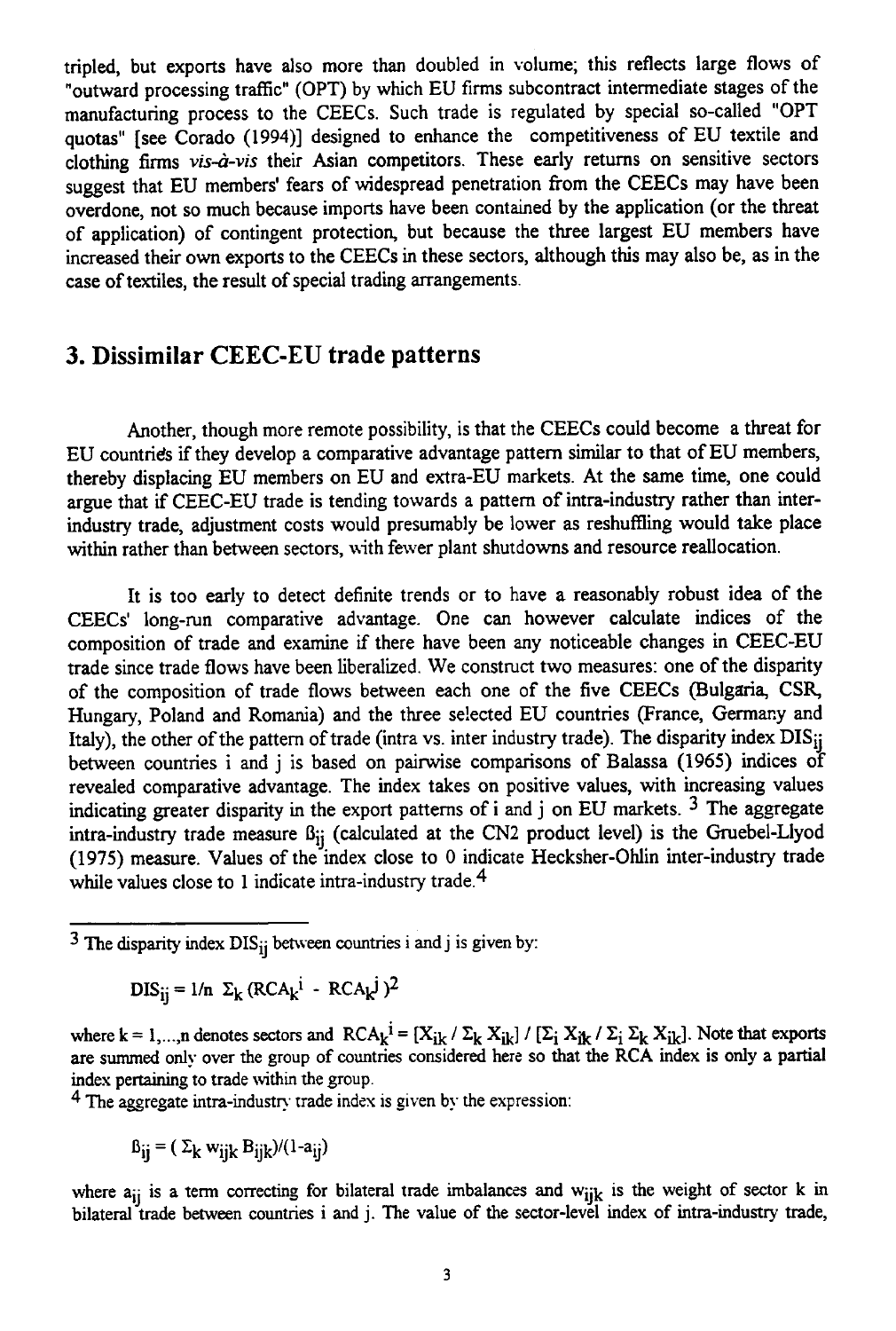These indices are sensitive to the degree of aggregation (values of  $B_{ii}$  are nondecreasing in the level of aggregation) and, to a lesser extent, to year-to-year fluctuations in trade volumes. To control as much as possible for these effects, calculations use the same product-level classification and are two year-averages (1990-91 and 1992-3). The results of the calculations are presented in a figure to facilitate comparison between periods.

### Figure 1 here la) CEEC-EU disparity indexes: 1990-1 vs. 1992-3 lb) CEEC-EU Intra-industry Trade: 1990-1 vs. 1992-3

Figure la reveals a basic similarity between the EU-3 (France, Germany and Italy) and a large disparity between them and the CEECs. The sum of the variances in the export shares between France, Italy and Germany is very small, indicating their close similarity. This suggests that any "trade shock" arising from CEEC integration would be more symmetric than idiosyncratic for the subset of the EU considered here<sup>5</sup>. Of the group of CEECs, only the CSR 6 has 'relatively low values for the DIS index, suggesting that it is among the CEECs the country that is "most similar" with the EU, while Romania has an extremely high index value due to its relatively concentrated export structure. Most values lie below the  $45^{\circ}$  line suggesting some convergence in CEEC and EU trade structures.

Measures of intra-industry trade shown in table lb yield a similar pattern with a mild tendency towards greater intra-industry trade (more points above from the  $45<sup>0</sup>$  line), a trend that was noticeable during the 1960s after the formation of the EC. The cluster also indicates usually more intra-industry trade among pairwise comparisons between high-income CEECs and the EU-3, a prediction which is consistent with trade theories combining monopolistic competition and Hecksher-Ohlin features [e.g. Helpman (1981)]. It is fair to say, however, that at this early stage of the transition, the disparity between the CEECs and EU countries is large, and that there is as yet little evidence of strong convergence in trade structures (and thus presumably in comparative advantage.)

# **4. Regional job loss concentration: some estimates for France**

Another plausible reason for fears of adjustment costs is that penetration will be concentrated in a few sectors, themselves heavily concentrated in a few regions. For instance, in France employment in the steel industry is still concentrated in declining regions (Nord and Lorraine). Thus further contractions in steel employment would impose disproportionate adjustment costs in these regions, and one could expect rising protectionist demands. Below, **13-k probabilism**<br>
13-k and the plausible reason for fears<br>
13-k and the sectors, themselves heaven<br>
13-k are employment in the steel industry is<br>
13-k and the series of the steel industry<br>
13-k in these regions, and one

 $B_{ijk}$ , is given by:

so that  $0 < \beta_{ij} < 1$ .

<sup>5</sup>The *regional* distribution of the shock; however, could well be idiosyncratic; see section 4 below for estimates for France.

<sup>6</sup> In all calculations, the Czech and Slovak republics were lumped together in the calculations.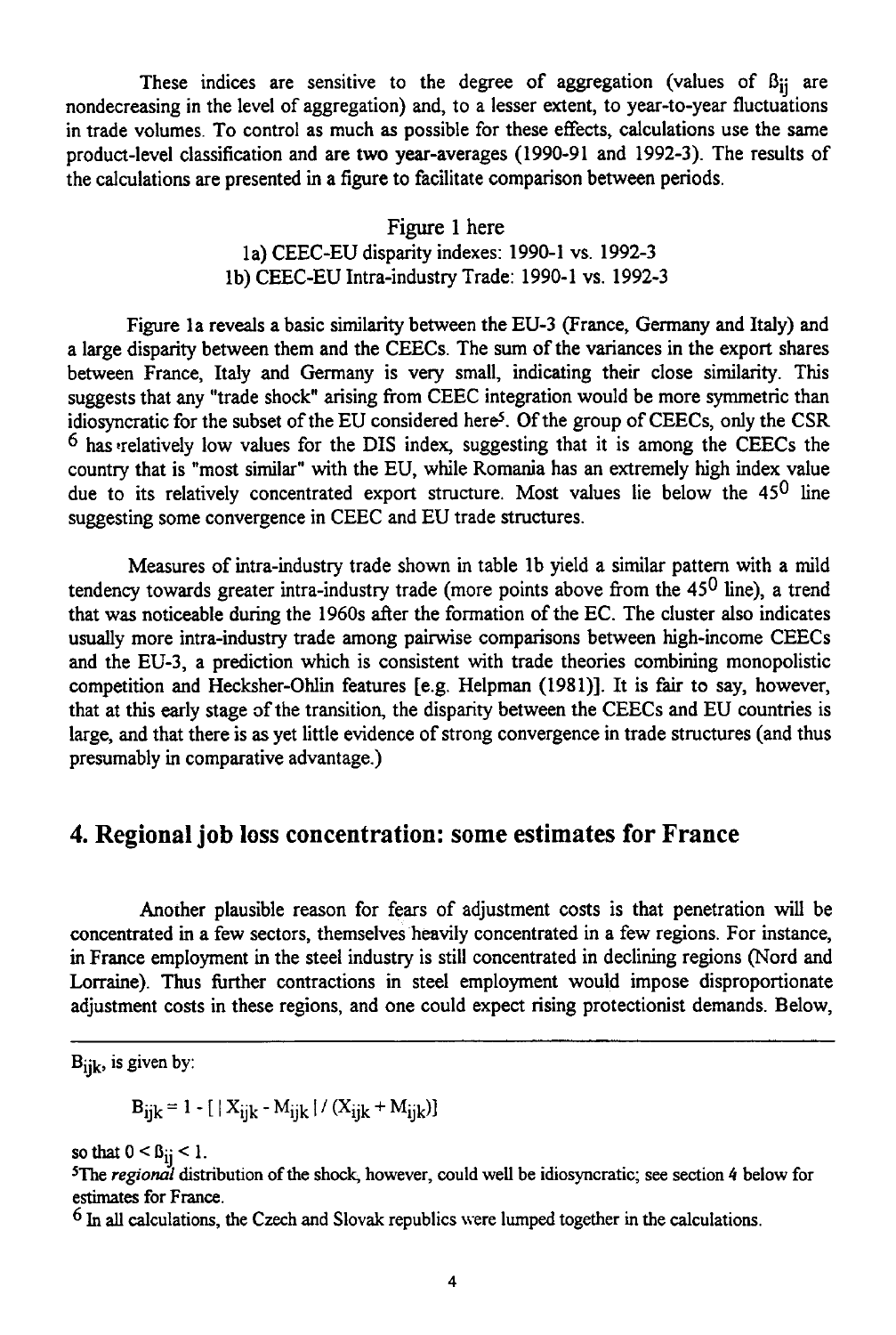we report results of partial equilibrium simulations of the potential effects on regional employment of growth in CEEC-EU trade for France based on sectoral regional employment data for 1990. The calculations assume (symmetrically) that all CEEC-EU exports will displace domestic producers and that all export growth to the CEECs will lead to new jobs. In fact, imports from the CEECs are likely *to* displace, at least in part, other imports (intra and extra-EU), and similarly not all increased exports to the CEECs will lead to new jobs. The estimates shown in table 2 should therefore be thought of as upper boundaries on job displacement. Calculations are based on a uniform employment-output elasticity of  $0.5$ ,<sup>7</sup> and nationwide employment changes at the sectoral level are distributed the accross regions on the basis of regional employment shares from INSEE for 22 sectors in each one of 22 regions.

While several simulations were carried out (giving fairly similar results), we report in table 2 results for six regions which would have relatively large net job displacement (creation or destruction) in some sectors based on an extrapolation over three years of sectoral import and export growth rates observed during 1990-2 (France-CEEC trade contracted in 1993 as a result of the recession). This simple extrapolation should be viewed as an optimistic scenario, and an upper bound on trade growth potential. Indeed, this extrapolation leads to explosive export growth in one sector (T17, shipbuilding, armaments and aeronautics) which is therefore excluded from the aggregate results in table 2. These show a net creation of 5,965 jobs, a very small estimate indeed. Gross job displacement, perhaps a better measure of the intensity of demand for protection, adds up to 12,789 jobs (9,377 jobs created and 3,412 destroyed).

#### Table 2 here

### Gross Job Destruction Estimates at the Regional Level: France

Even in the regions most affected by job displacement, totals are very small. Again excluding sector T17, net job creation of over 1,000 jobs *is* projected for only one out of 22 regions (the Paris region), with the next largest region only half as much. However robust these estimates are, they are more likely to be biased upwards than downwards for reasons explained earlier, and these preliminary results stand out *as* striking ones in view of the more than cautious approach that successive French governments have taken towards trade liberalization with the CEECs.

## **5. Concluding remarks**

This paper has argued that the perception that the EAs were a ratification of the status quo (as of 1990) of CEEC-EU trade relations is consistent with the observed lack of CEEC penetration in sensitive sectors, where the CEECs are likely to have the greatest margin of comparative advantage. The paper also found little evidence that the CEECs are moving in a significant way towards trade structures that are competitive with those of the EU members.

Finally simulations of job displacement failed to suggest sizeable job destruction at the regional level for France. Nonetheless, several factors point towards caution in interpreting

<sup>7</sup>This value is higher than most cyclical employment elasticity estimates for France; see for instance INSEE (1987).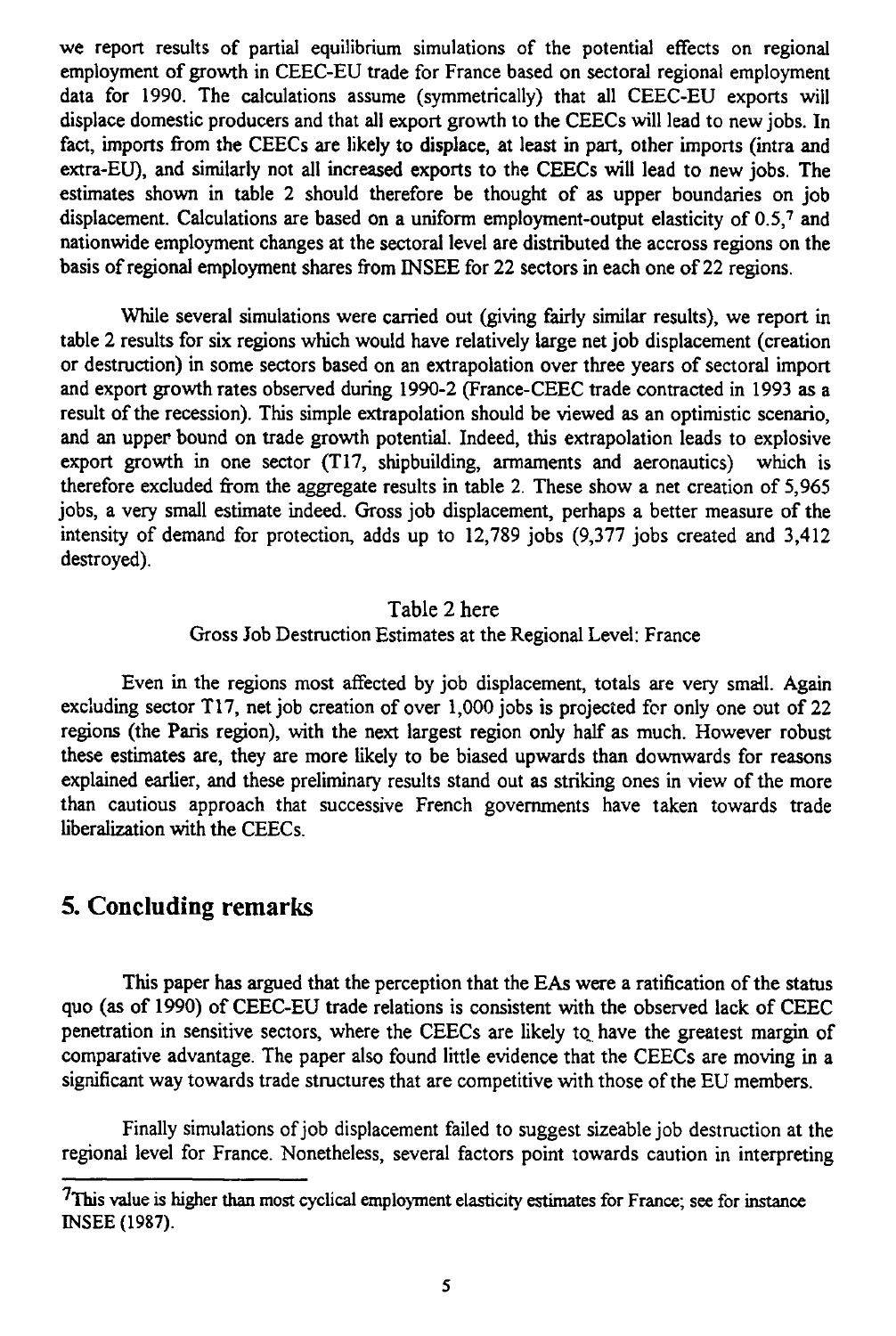these results. First, although there is no a priori reason why it should be so, regional concentration could be higher in other EU countries, leading to a greater likelihood of concentration in job losses. Second, the flat profile of CEEC exports in sensitive sectors over the period 1990-93 may well be a reflection of EU protection to be lifted at the end of the transition period (except for agriculture). Alternatively, CEEC exports may be low because of the expectation of retaliation in the form of contingent protection, or yet again because of macroeconomic uncertainties during the transition. Third, any sectoral distribution of CEEC exports observed at this stage may simply fail to reflect the CEECs' long-run comparative advantage, as structural adjustment is far from over in those countries.

In spite of these caveats, taken together, the evidence shows little sign that the CEECs are moving towards a pattern of comparative advantage that would significantly threaten the EU. Nor does it suggest that the CEECs made any significant inroad in sensitive sectors. Finally, we believe that the orders of magnitude of employment effects reported here are not way out of line, or at least not sufficiently so as to alter our basic prediction; namely that the EAs (and the prior removal in 1989 and 1990 of discriminatory trade treatment against the CEEGs) will not result in sizeable job loss among EU members.

# **References**

Baldwin, R. (1994) *Towards an Integrated Europe,* CEPR.

Cadot, 0. and J. de Melo, (1994) "France and the CEECs: Adjusting to Another Enlargement", CEPR discussion paper, forthcoming.

Collins, S. and D. Rodrik (1991) *Eastern Europe and the Soviet Union in the World Economy,* Institute for International Economics, Washington, D.C.

Corado, C. (1994), "Textiles and Clothing Trade with Eastern Europe: Impact on Members of the EC", CEPR discussion paper 1004.

Flemming, J. and J.M.C. Rollo eds., (1992) *Trade, Payments and Adjustment in Central and Eastern Europe,* Royal Institute of International Affairs, London.

Gruebel, H, and P.J. Llyod (1975), *Intra-Industry-Trade: The Theory and Measurement of International Trade in Differentiated Products,* London, MacMillan.

Helpman, E. (1981), "International Trade in the Presence ;of Product Differentiation, Economies of Scale and Monopolistic Competition: A Chamberlin-Hecksher-Ohlin Approach", *Journal of International Economics,* 11, 305-40.

INSEE, Equipe DMS (1987), *DMS-4, Modele Dynamique Multisectoriel;* Les Collections de l'INSEE, # C 139.

Messerlin, P.(1992), "The Association Agreements Between the EC and Central Europe: Trade Liberalization vs. Constitutional Failure" in J. Flemming and J.M.C. Rollo eds.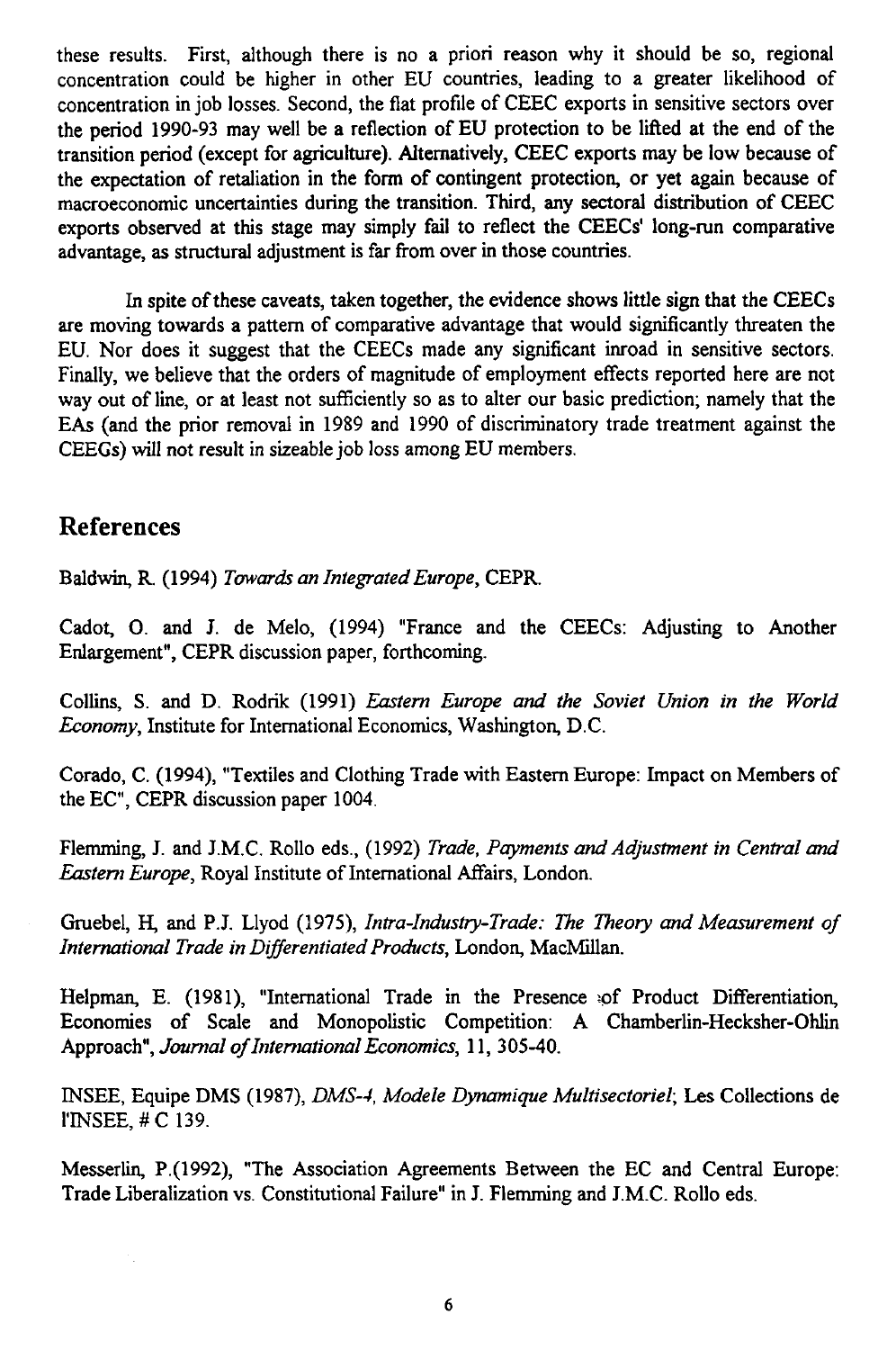Messerlin, P. (1993), "The Trade Relations of the Central and Eastern European Countries", (mimeo).

Rollo, J. and M.A.M Smith, (1993), "The Political Economy of Central European Trade with the European Community: Why so Sensitive?", *Economic Policy,* vol. 16

Winters, L. A. (1993), "Expanding EC Membership and Association Accords" in K. Anderson and R. Blackhurst eds. *Regional Integration and the Global Trading System,* Harvester and Wheatsheaf, London.

(1994), "The Liberalization of European Steel Trade", CEPR discussion paper 1002.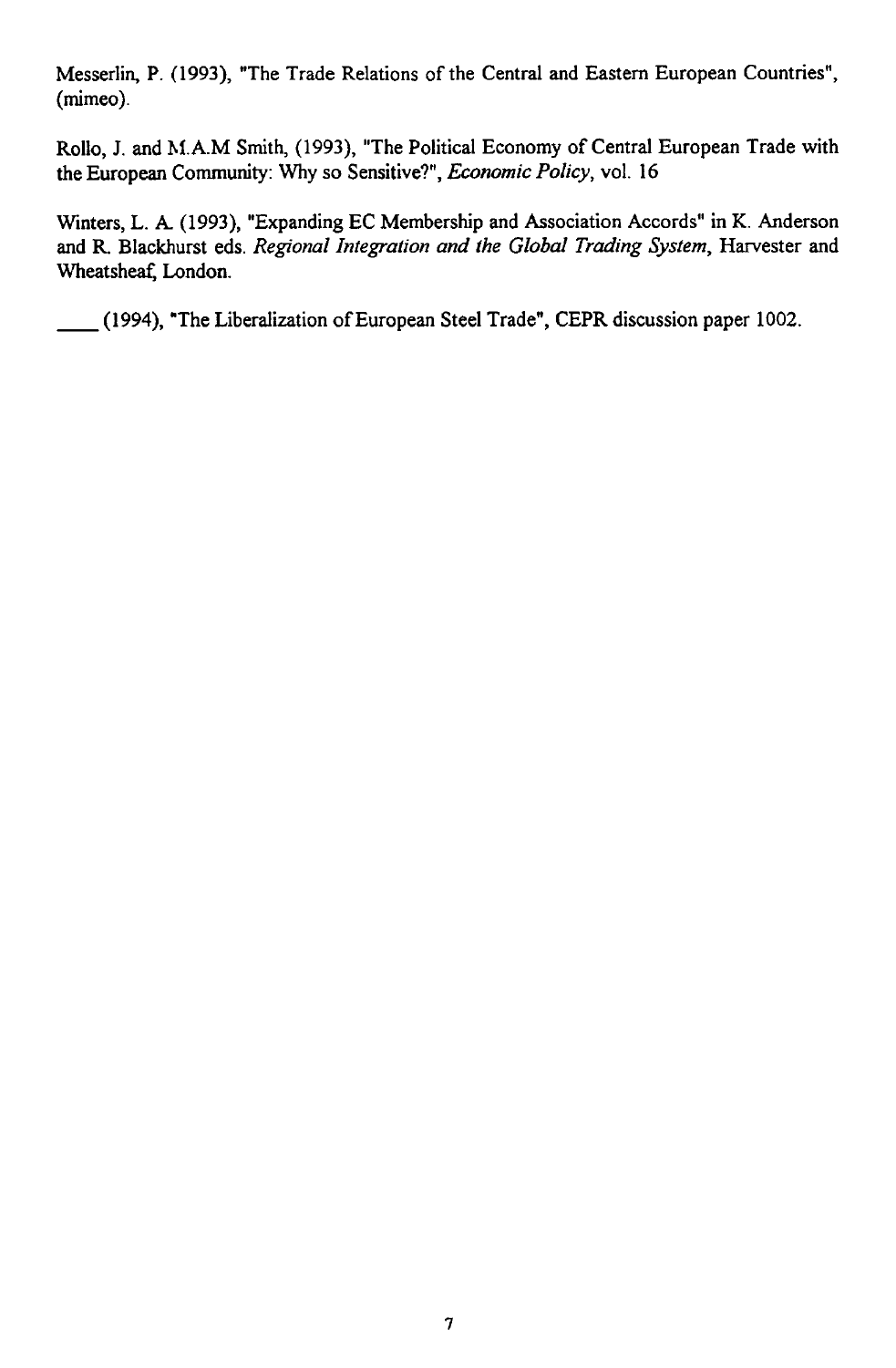| Trade in sensitive sectors (million ECU) |         |                |         |         |         |                |         |         |
|------------------------------------------|---------|----------------|---------|---------|---------|----------------|---------|---------|
|                                          |         | <b>Imports</b> |         |         |         | <b>Exports</b> |         |         |
| Italy                                    |         |                |         |         |         |                |         |         |
|                                          | 1990    | 1991           | 1992    | 1993    | 1990    | 1991           | 1992    | 1993    |
| Food & agric. prod.                      | 496.97  | 497.93         | 446.77  | 354.44  | 128.11  | 180.22         | 148.36  | 162.84  |
| Chemicals                                | 164.36  | 174.90         | 176.96  | 182.00  | 109.32  | 110.07         | 152.35  | 224.32  |
| Textile & apparel                        | 197.13  | 294.54         | 554.18  | 645.12  | 238.67  | 320.01         | 484.48  | 543.16  |
| <b>Steel</b>                             | 285.13  | 289.20         | 341.03  | 279.18  | 81.33   | 81.39          | 105.07  | 106.02  |
| Germany                                  |         |                |         |         |         |                |         |         |
|                                          | 1990    | 1991           | 1992    | 1993    | 1990    | 1991           | 1992    | 1993    |
| Food & agric. prod.                      | 926.32  | 1210.75        | 1186.62 | 1080.62 | 563.05  | 717.83         | 776.23  | 960.79  |
| Chemicals                                | 280.25  | 415.25         | 440.02  | 360.08  | 631.25  | 881.41         | 1017.77 | 1156.76 |
| Textile & apparel                        | 1292.50 | 1803.19        | 2316.28 | 2772.52 | 912.93  | 1313.57        | 1718.69 | 2128.97 |
| Steel                                    | 608.95  | 783,40         | 1126.72 | 1134.89 | 264.09  | 331.28         | 439.47  | 525.90  |
| France                                   |         |                |         |         |         |                |         |         |
|                                          | 1990    | 1991           | 1992    | 1993    | 1990    | 1991           | 1992    | 1993    |
| Food & agric. prod.                      | 1721.17 | 1754.28        | 1738.67 | 1708.89 | 1248.31 | 1912.01        | 2313.15 | 2341.04 |
| Chemicals                                | 151.16  | 174.96         | 135.81  | 115.05  | 210.08  | 220.54         | 285.95  | 316.53  |
| Textile & apparel                        | 280.59  | 343.19         | 370.95  | 373.89  | 163.57  | 178.24         | 191.16  | 192.19  |
| Steel                                    | 114.89  | 108.28         | 127.64  | 80.85   | 39.65   | 39.95          | 46.62   | 61.46   |
| Source: EUROSTAT, COMEXT                 |         |                |         |         |         |                |         |         |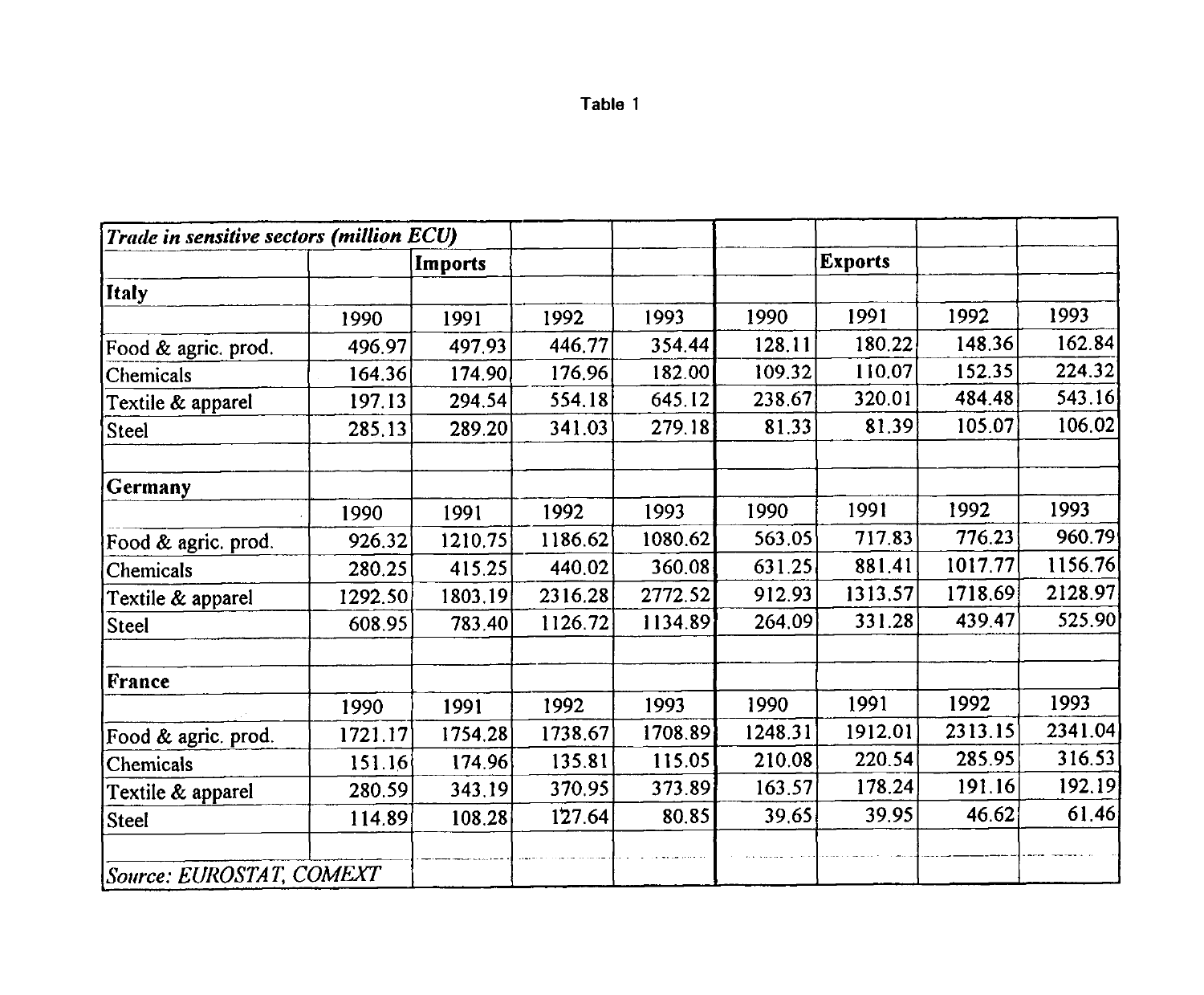**CEECrEU disparity indices, 1990-91 vs** 1992-93 (log scale)

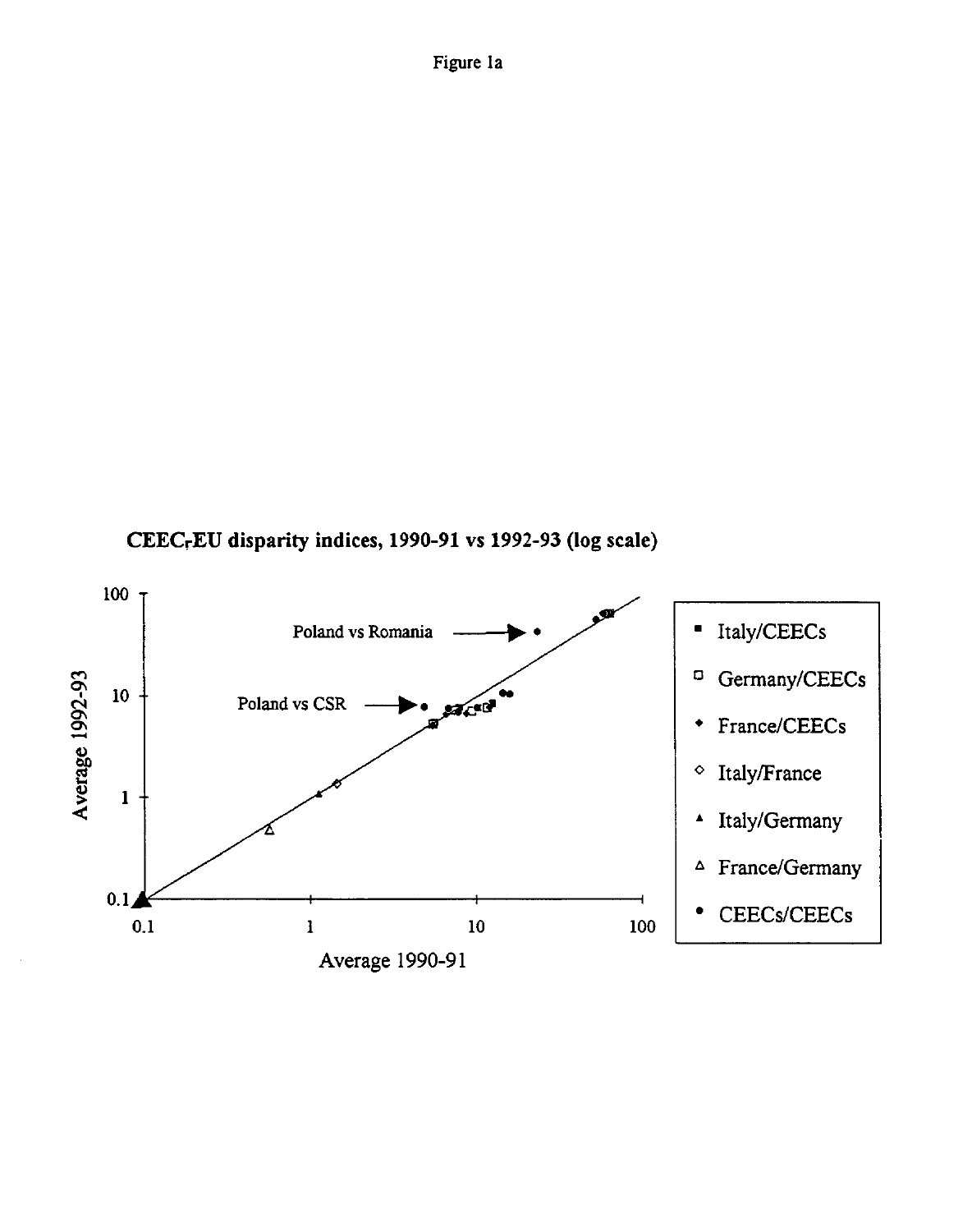